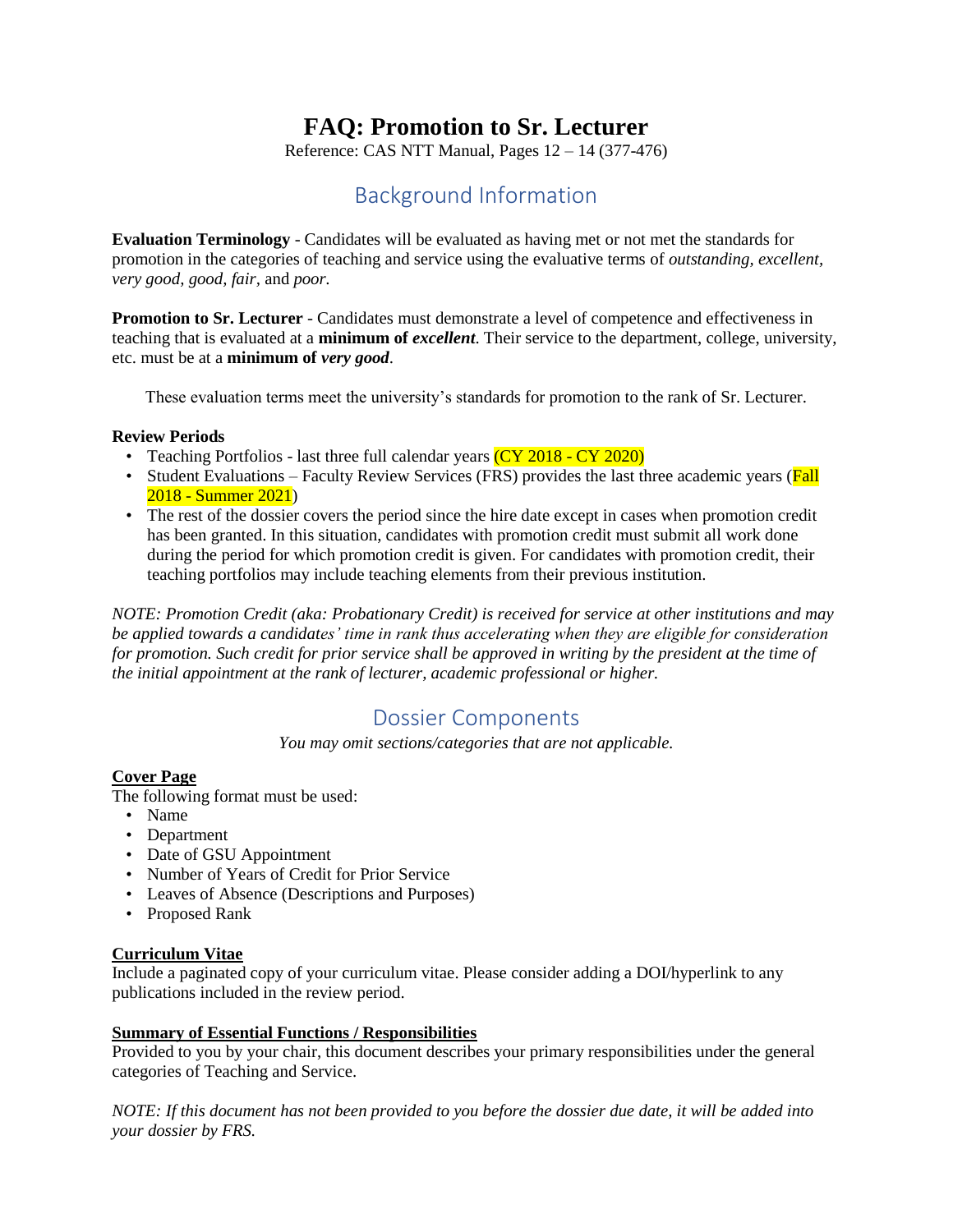## **Teaching Category**

## *Statement of Teaching Interests, Goals and Qualifications*

Briefly describe your educational philosophy and a set of goals and objectives in teaching and a list of courses and/or areas you believe that you are qualified to teach. Maximum: 3 typed, double-spaced pages.

## *Courses Taught During the Review Period*

*For this year, please include courses taught Fall 2018 - Summer 2021*

- Using the format in Appendix A (see NTT manual), provide a list of courses taught during the review period.
- Provide a copy of the most recent syllabus used for each course taught during the review period. Only one syllabus for each different course is required.
- The development of new courses or significant revisions to existing courses should be noted in this section.
- Indicate if a course is part of a study abroad, international student exchange program (ISEP), signature experience (SE), or field experience (FE) in the course Title field of the table.

*IMPORTANT*: Please refer to your department's manual to include any additional information they require. (e.g., DFW rates, etc.)

## *Teaching Funding*

Describe all intramural and extramural funding of teaching initiatives.

#### *Honors or Special Recognition for Teaching*

Please list these items in a table.

## *Independent Studies, Practica, Honors Theses, Theses, and Dissertations*

Please provide the student's name, project title and date completed.

## *Published Materials*

This is a list of textbooks and published articles related to your teaching. *These materials may not include work in-progress or work submitted but not yet accepted for publication.*

#### Documentation Requirements

Include DOIs or hyperlinks to your publications if available. Link examples include: publisher's web site, retail outlets, etc. If the DOI or hyperlink is unavailable, you should include PDFs of your articles, book chapters, books, reviews, etc.

## *Teaching Portfolio*

You should include your teaching portfolios from the last three calendar years. Your department's style of teaching portfolio is acceptable. *For this year, you will need portfolios from CY 2018 - CY 2020.*

Per the college's *Teaching Assessment Policy*, teaching portfolios should include the following for **each** required calendar year:

- List of all courses, independent studies, theses, etc. taught or directed during that calendar year.
- Faculty should also include a selection of course materials from two courses ideally one would be a specialty course and one a more general course. (Examples: syllabi, sample exams, projects, etc.)
- **Optional:** Brief narrative highlighting teaching successes, challenges and opportunities.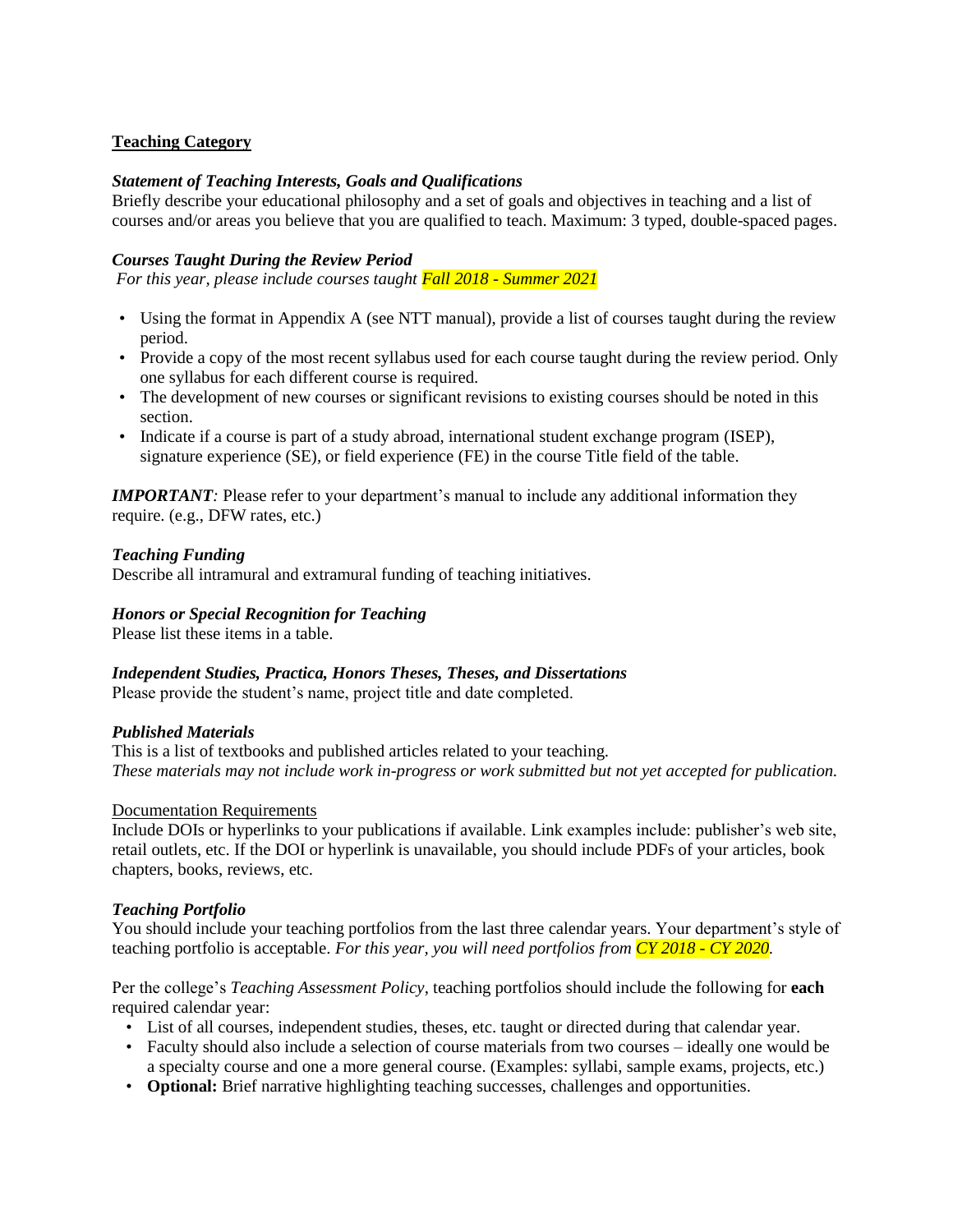#### *Additional Evidence of Teaching Effectiveness*

You may include a list of other items not specified above and not required as part of their teaching portfolio. Such evidence may include, but is not limited to, peer evaluations, students' passing rates on licensure/certification examinations, use of technology for teaching, program accreditation review results, and student accomplishments.

#### **Service Category**

List and briefly describe objectives and contributions in the following service areas. Candidates are expected to address only those areas that apply.

#### *Assigned Departmental Service Roles*

Administrative roles or other service duties that are ongoing assignments (e.g., undergraduate director, program coordinator).

#### *Teaching Service*

Teaching service beyond the classroom. Examples include participating in developing teaching materials and curricula, organizing or presenting seminars on teaching methodology, supervising and/or mentoring faculty in the area of instruction.

#### *Assistance to Colleagues*

Guest-lecturing, mentoring, consulting about educational and teaching issues (e.g., curriculum development, mode of presentation, or assistance with new teaching technology), providing advice about or reviews of manuscripts or grant applications.

#### *Contributions to your Department, the College, and University*

Student advisement and mentoring, memberships on departmental/college/university committees, development of teaching and service programs.

#### *Professional Service*

Memberships in professional societies, advisory boards, etc.

#### *Community & Public Service*

Lectures, speeches, presentations, performances, short courses, assistance to governmental agencies.

## *NOTE: Candidates should neither solicit letters concerning their service nor include them in their dossier.*

## **Research (Professional Development) Activities (if appropriate)**

Please check your departmental guidelines to see if they specify whether a faculty member may provide information on these types of activities. Again, for more information, please refer to your department's NTT guidelines and the College's NTT manual, Page 14, Lines 471-476. And, by all means, please check with your chair.